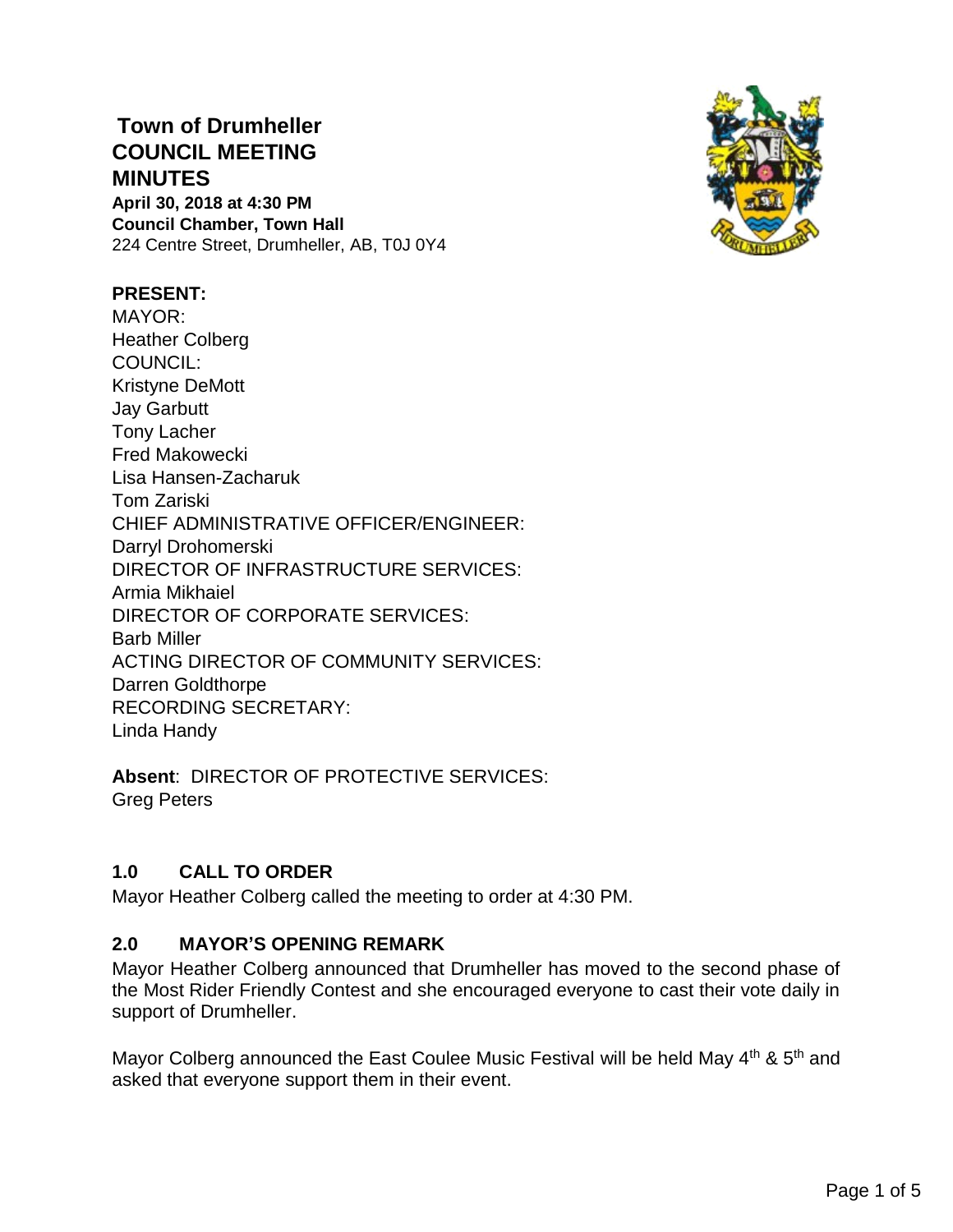Regular Council Meeting Minutes April 30, 2018

Mayor Colberg thanked the Alberta Emergency Management Agency (Brian Boutin), Alberta Transportation, Acting CAO Barb Miller, Armia Mikhaiel, Town staff, Fire Department, RCMP, Health Services, Utility Companies, Volunteers and the community of Wayne for all the efforts put forward during the high water levels on the Rosebud and Red Deer Rivers from April 21<sup>st</sup> to April 26<sup>th</sup>.

## **3.0 PUBLIC HEARING**

## **4.0 ADOPTION OF AGENDA**

**MO2018.81** Zariski, Makowecki moved to adopt the agenda as presented. Carried unanimously.

## **5.0 MINUTES**

## **5.1. ADOPTION OF REGULAR COUNCIL MEETING MINUTES**

5.1.1 Regular Council Meeting Minutes of April 16, 2018

**MO2018.82** Lacher, Garbutt moved to adopt the Regular Council Meeting Minutes of April 16, 2018 as presented. Carried unanimously.

## **5.2. MINUTES OF MEETING PRESENTED FOR INFORMATION**

## **5.3. BUSINESS ARISING FROM THE MINUTES**

## **6.0 DELEGATIONS**

Leon Pfeiffer - CPA, CA of Collins Barrow attended the meeting and provided an overview of the 2017 audited Financial Statements. His overview included the following comments:

Page 2 Consolidated Statement of Financial Position – The balance sheet is divided by financial, liabilities and non financial assets (not as easily converted into cash). Financial assets (comprised of cash and cash equivalents, taxes receivable, etc.) total \$33.1M. Liabilities (comprised of deferred revenue, long term debt, etc) total \$22.5M (down \$0.5M from prior year). Net financial assets are \$10.6M which have increased \$4.3M from prior year and this indicates a very positive financial position. Nonfinancial assets (comprised of tangible capital assets of \$141.8M, inventory for consumption, etc) total \$142.7M similar to last year. Accumulated surplus – total of \$153.4M (an increase of \$2.5M over last year which is trending in the right direction). Auditor emphasized that the Town has a strong balance sheet with the ability to pay off current liabilities and remain with an excess.

Page 3 Consolidated Statement of Operations (profit and loss statement). Revenue received \$19.9M (increase of \$1.3M; net municipal taxes raised is \$8.5M; the next largest source of revenue is sales and user fees at \$7.4M); Expenses paid \$20.3M; Small deficit of \$325,510 and if add in capital revenues \$2.7M, the excess of revenue over expenses \$2.4M which is up \$900,000 over the prior year – leaving a strong current surplus. \$2.4M is added to the accumulated surplus at the beginning of the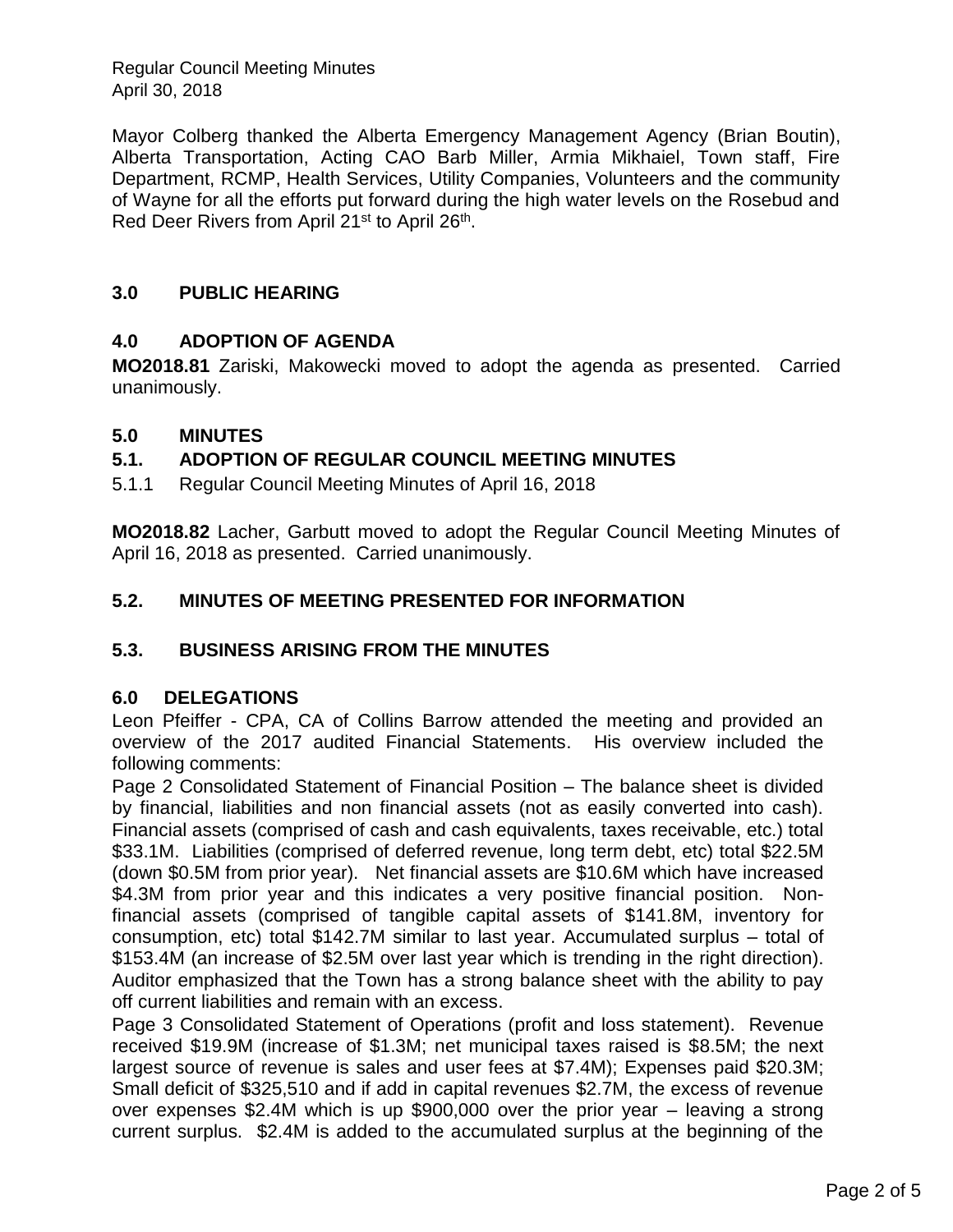Regular Council Meeting Minutes April 30, 2018

year leaving a \$153.4M accumulated surplus at the end of the year.

Page 4 Consolidated Statement of Changes in Net Financial Assets – Excess of revenue over expenditures of \$2.4M less acquisition of tangible capital assets of \$(3.2M) plus amortization of tangible capital assets of \$4.5M for an increase in net financial assets of \$3.7M. This amount is added to change in prepaid expenses and change in inventory for a total of \$4.3M which is added to the net financial assets at balance at the beginning of the year \$6.3M which gives the net financial assets end year total of \$10.6M.

Page 5 – Net inflow of cash and cash equivalents: \$7.6M is the net cash inflow from operations; \$3.2M is cash outflow and investing activities of \$3.1M and repayment of long term debt of \$862,000 for a net change in cash and cash equivalents of \$411,876. Cash and cash equivalents is comprised of \$10.5M less restricted for specific purposes of \$9.5M leaving a year-end balance of \$1.3M (unrestricted) which is up from prior year of \$412,000.

Note 3 – Allowance for doubtful accounts is set at \$458,772 which is set at the same percentage as last year (which means that there is a probability that this tax amount may not be collected)

Note 13 – Unrestricted surplus (funds to spend on anything) of \$5.7M, restricted surplus of \$15.4M, equity in tangible capital assets of \$132.2M for a total accumulated surplus of \$153.4M.

Note 20 - \$20.3M is available for future capital projects – the Town is in a strong financial position with the ability to take on more debt. Councillor J. Garbutt reminded Council / Administration that there is an approved stricter debt limit policy in place by former Councils which is 60% of the Provincial's limit.

Note 23 Budget – The reported budget information was adopted by Council on February 21, 2017 and the budget figures contained in the financial statements have been presented for information purposes and are unaudited.

L. Pfeiffer concluded his report by commending Administration on the Town's strong financial position. He further stated that once the Management Letter is signed off the audited Financial Statements will be released.

L. Pfeiffer stated the next report is a summary of how the audit went which is a required report to Council. He explained that in their professional judgement the application of materiality is a number used that would not change the position of the Town and that number is 2% of overall revenues (\$435,000). He further explained terms used in examining the Town's records such as: audit approach is a look at the internal controls and pulling of invoices to ensure that they are posted correctly; no changes to the accounting policies for the year; no concerns with non-compliance with laws and regulations; no irregularities found; related parties transactions are recorded at fair value; no significant control issues from top (Council) down (Administration); and there is good keeping of working papers.

L. Pfeiffer reiterated that the Town is well positioned for tough times. He stated that the net annual surplus is \$2.4M which has increased about \$900,000 over the prior year; the Town is in a strong financial position.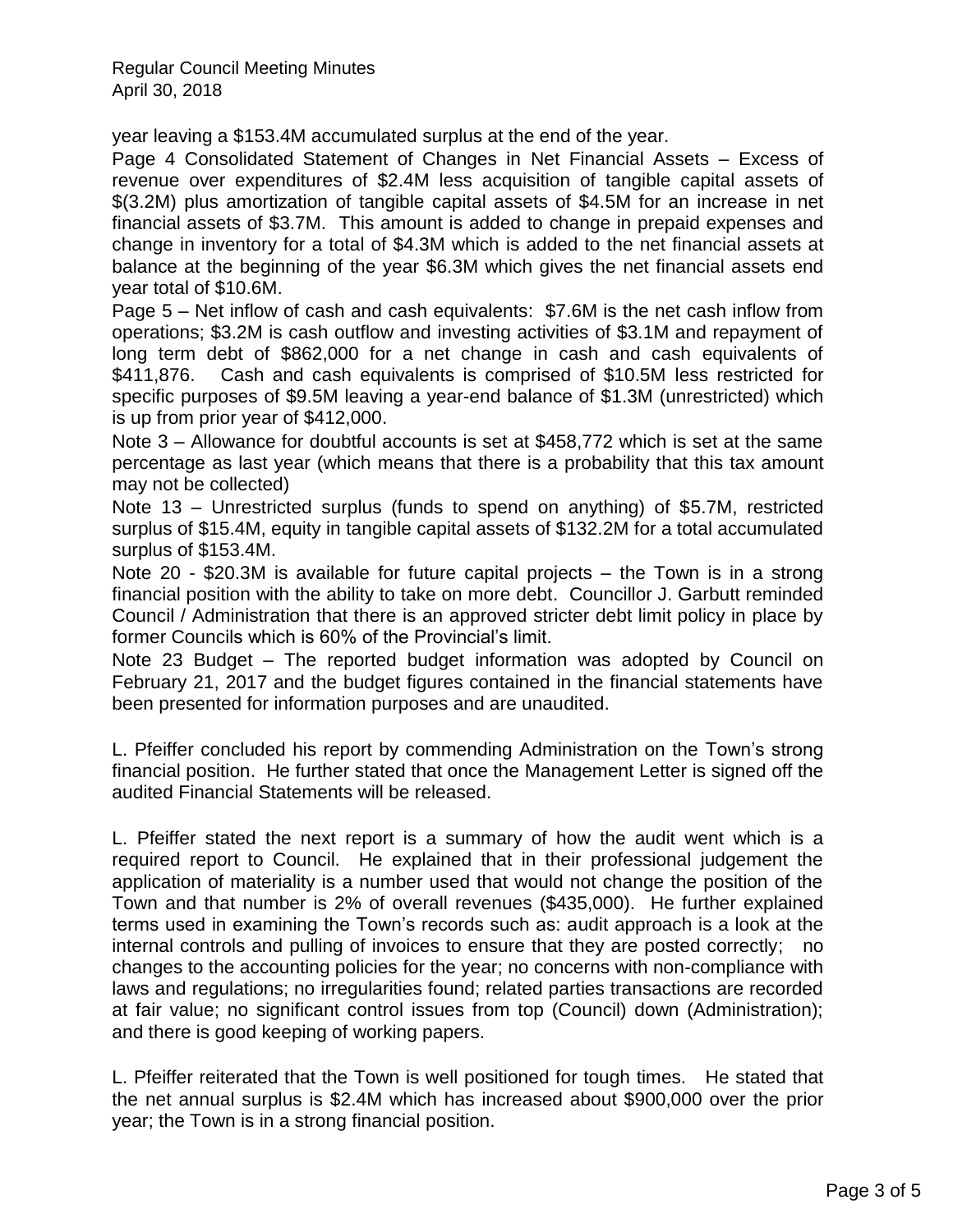Council congratulated past Councils and Administrations, Director of Corporate Services B. Miller and her staff for their excellent work for the Town's accounts.

**MO2018.83** Zariski, Hansen-Zacharuk moved to approve the 2017 financial statements as presented. Carried unanimously.

#### **7.0 COMMITTEE OF THE WHOLE RECOMMENDATIONS**

- **8.0 REQUEST FOR DECISION REPORTS**
- **8.1 CAO**
- **8.2 DIRECTOR OF INFRASTRUCTURE SERVICES**
- **8.3 DIRECTOR OF CORPORATE SERVICES**
- **8.4. DIRECTOR OF COMMUNITY SERVICES**
- **8.5 DIRECTOR OF PROTECTIVE SERVICES**
- **9.0 PRESENTATION OF QUARTERLY REPORTS BY ADMINISTRATION**
- **10.0 PUBLIC HEARING DECISIONS**
- **11.0 UNFINISHED BUSINESS**
- **12.0 NOTICE OF MOTION**

#### **13.0 MAYOR AND COUNCILLORS REPORTS**

#### **14.0 CLOSED MEETING**

**MO2018.84** Hansen-Zacharuk, Garbutt moved that Council close the meeting to the public at 5:35 PM Agenda Item 14.1 Land Matter – Chamber of Commerce (*FOIPP Act S.17 Public Body Confidences*). Carried unanimously.

**MO2018.85** Makowecki, Zariski moved that Council return to the Open Meeting at 6:48 PM. Carried unanimously.